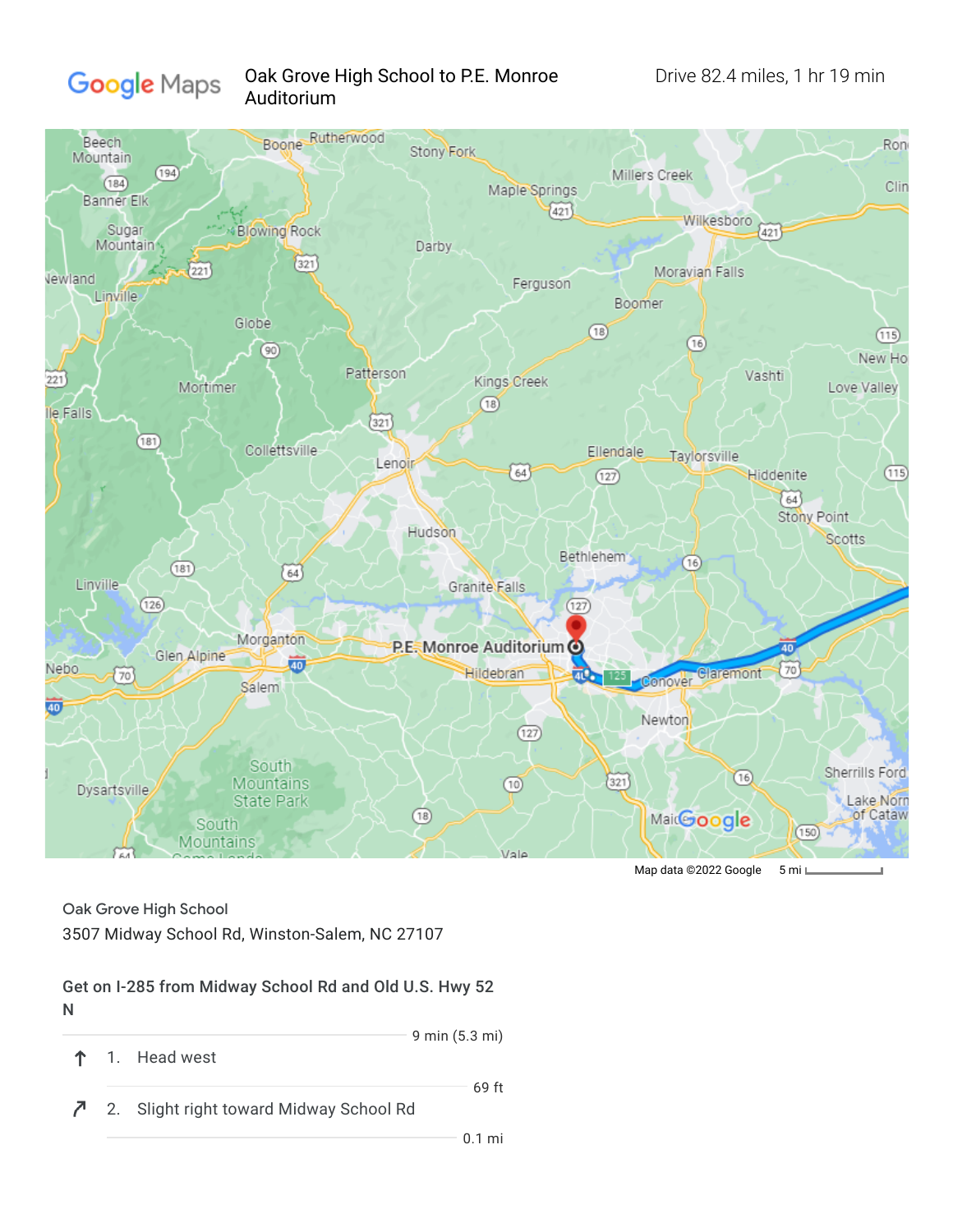# 3. Turn right onto Midway School Rd

|  | 4. Turn right onto Old U.S. Hwy 52 N        | $3.4 \text{ mi}$ |
|--|---------------------------------------------|------------------|
|  | 5. Turn left onto Hickory Tree Rd           | $1.0 \text{ mi}$ |
|  | 6. Turn left onto the ramp to Winston-Salem | $0.3$ mi         |
|  |                                             |                  |

## Take I-40 W to Lenoir Rhyne Blvd SE in Hickory. Take exit 125 from I-40 W

|   |                 | 1 hr 6 min (74.8 mi)                                                                                                                              |
|---|-----------------|---------------------------------------------------------------------------------------------------------------------------------------------------|
|   |                 | $\uparrow$ 7. Merge onto I-285                                                                                                                    |
|   | 8.              | $6.5 \text{ mi}$<br>Take exit 107B to merge onto I-40 W toward<br>Statesville                                                                     |
|   |                 | 41.5 mi<br>9. Take the exit toward I-40 W                                                                                                         |
|   | 10 <sub>1</sub> | 0.5 <sub>mi</sub><br>Continue onto I-40 W                                                                                                         |
| r |                 | $26.0$ mi<br>11. Take exit 125 toward Hickory                                                                                                     |
| Y | 12.             | $0.4$ mi<br>Keep right at the fork, follow signs for Lenoir-<br>Rhyne Univ/Drivers License Office/Downtown<br>and merge onto Lenoir Rhyne Blvd SE |
|   |                 | 131 ft                                                                                                                                            |

## Continue on Lenoir Rhyne Blvd SE. Drive to 6th St NE

|               |     |                                                                                                   | 6 min (2.3 mi)   |  |
|---------------|-----|---------------------------------------------------------------------------------------------------|------------------|--|
| $\mathcal{R}$ | 13. | Merge onto Lenoir Rhyne Blvd SE                                                                   |                  |  |
|               |     | 14. Continue straight to stay on Lenoir Rhyne Blvd<br>SE<br><b>Pass by Hardee's (on the left)</b> | $0.2$ mi         |  |
|               |     | 15. Use the middle lane to turn right onto Highland<br>Ave NE                                     | $1.7 \text{ mi}$ |  |
| ℒ⅂            |     | 16. Sharp left onto 8th Ave NE                                                                    | $0.1$ mi         |  |
|               |     | 17. Turn left onto 6th St NE                                                                      | $0.3 \text{ mi}$ |  |
|               |     |                                                                                                   | 194 ft           |  |

#### P.E. Monroe Auditorium